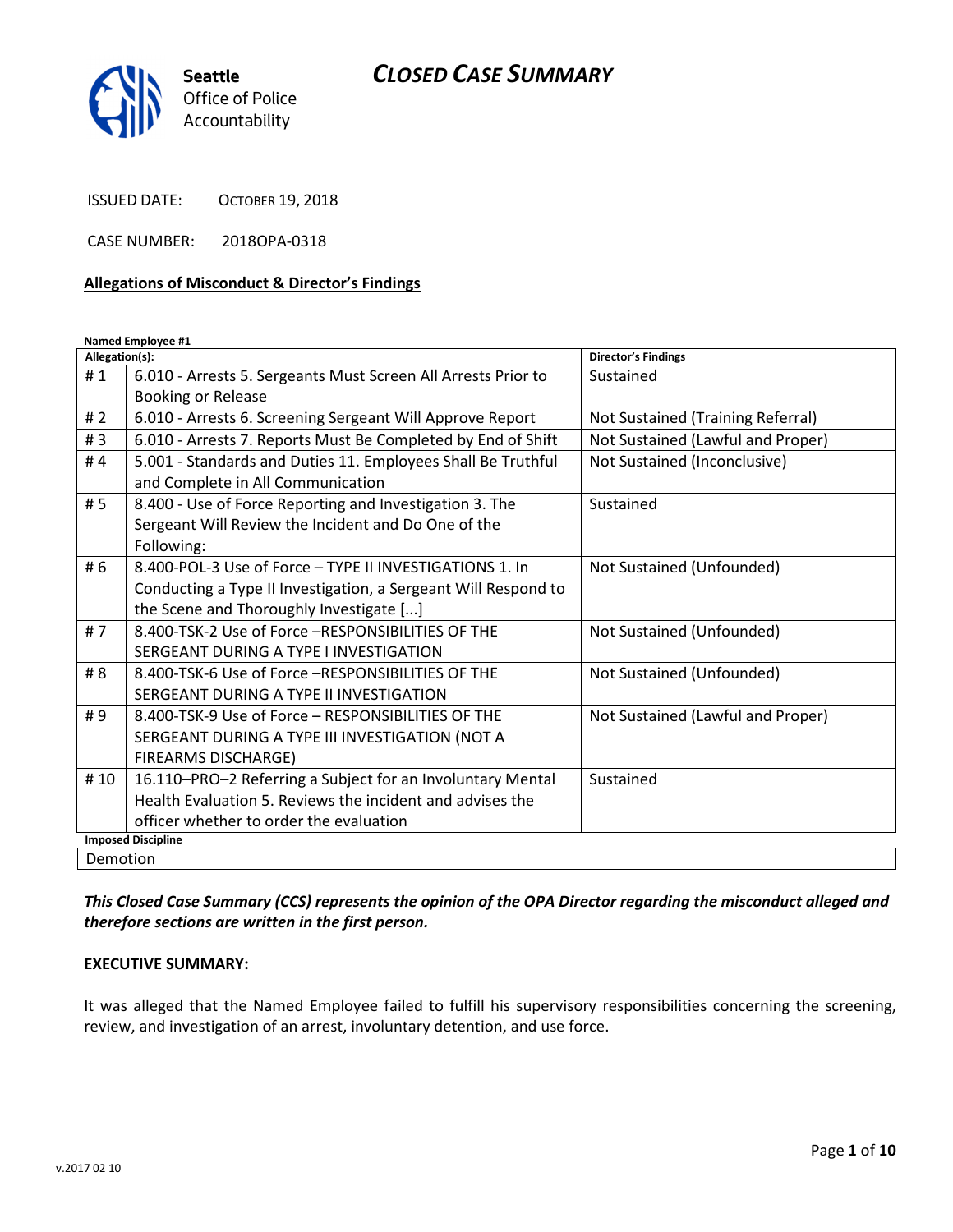# CLOSE CASE SUMMARY

OPA CASE NUMBER: 2018OPA-0318

#### ADMINISTRATIVE NOTE:

At the discipline meeting in this matter, the Named Employee's chain of command identified that his assertion that he asked the officers to screen this incident at the precinct due to an impending shift change was inconsistent with the evidence. Specifically, the CAD Call Report indicated that the Named Employee was first dispatched to this incident at 08:00 hours, almost four hours prior to the shift change. The discussions in the context of Allegations #1 and #4 have been updated to reflect this. In addition, OPA further added additional content concerning the Named Employee's repeated failure to act consistent with the Department's expectations for its supervisors.

#### STATEMENT OF FACTS:

OPA received a complaint from the Captain of the Department's Force Investigation Team (FIT). The Complainant reported that, during a FIT investigation of a possible Type III incident, it was determined that officers supervised by Named Employee #1 (NE#1) were involved in a use of force and asked that he respond to the scene. NE#1 failed to do so. While he screened the arrest and force at the West Precinct, he failed to personally interview the arrestee or take photographs of the arrestee's person as is required of sergeants investigating force. It was reported that NE#1 was later ordered by the FIT Lieutenant to go Harborview Medical Center (HMC) to take photographs of the arrestee. The Complainant further contended that NE#1 failed to approve the General Offense Report or complete an arrest screening report before concluding his shift as required. Lastly, the Complainant alleged that the use of force witness statement provided by NE#1 was vague and potentially intentionally inaccurate.

OPA accordingly initiated this complaint. During its investigation, OPA reviewed the FIT file for this incident, including both the FIT Captain and FIT Lieutenant reviews. OPA additionally reviewed the Force Review Board's findings on this case. OPA also reviewed the underlying documentation concerning the use of force, including a use of force witness statement generated by NE#1, as well as the documentation generated concerning the arrest, un-arrest, and involuntary detention. OPA reviewed the Department video that captured the incident. Lastly, OPA interviewed both NE#1 and a Witness Officer, who was one of the individuals involved in the use of force.

#### Body Worn Video

The Witness Officer's Body Worn Video (BWV) captured the Witness Officer requesting a supervisor over the radio and that he asked for NE#1 to come to the scene. The video reflected that, at that time, the arrestee kicked out at another officer. The Witness Officer then again went over the radio to ask a supervisor to come to the scene. During these calls the arrestee continued to scream.

The officers tried to maintain custody of the arrestee and the Witness Officer asked another officer to again call for a supervisor. NE#1 then called the Witness Officer. The Witness Officer informed NE#1 that this was a crisis situation (a 220) and that the arrestee had a knife. The Witness Officer further told NE#1 that there was an open warrant for the arrestee and that she was being taken into custody for that warrant. Lastly, the Witness Officer told NE#1 that the arrestee was uncooperative and was "fighting" them. The Witness Officer got off the phone and told the other officers that there was a "change of plan." He stated that they were now going to put the arrestee into an ambulance and transport her to the precinct per NE#1's request.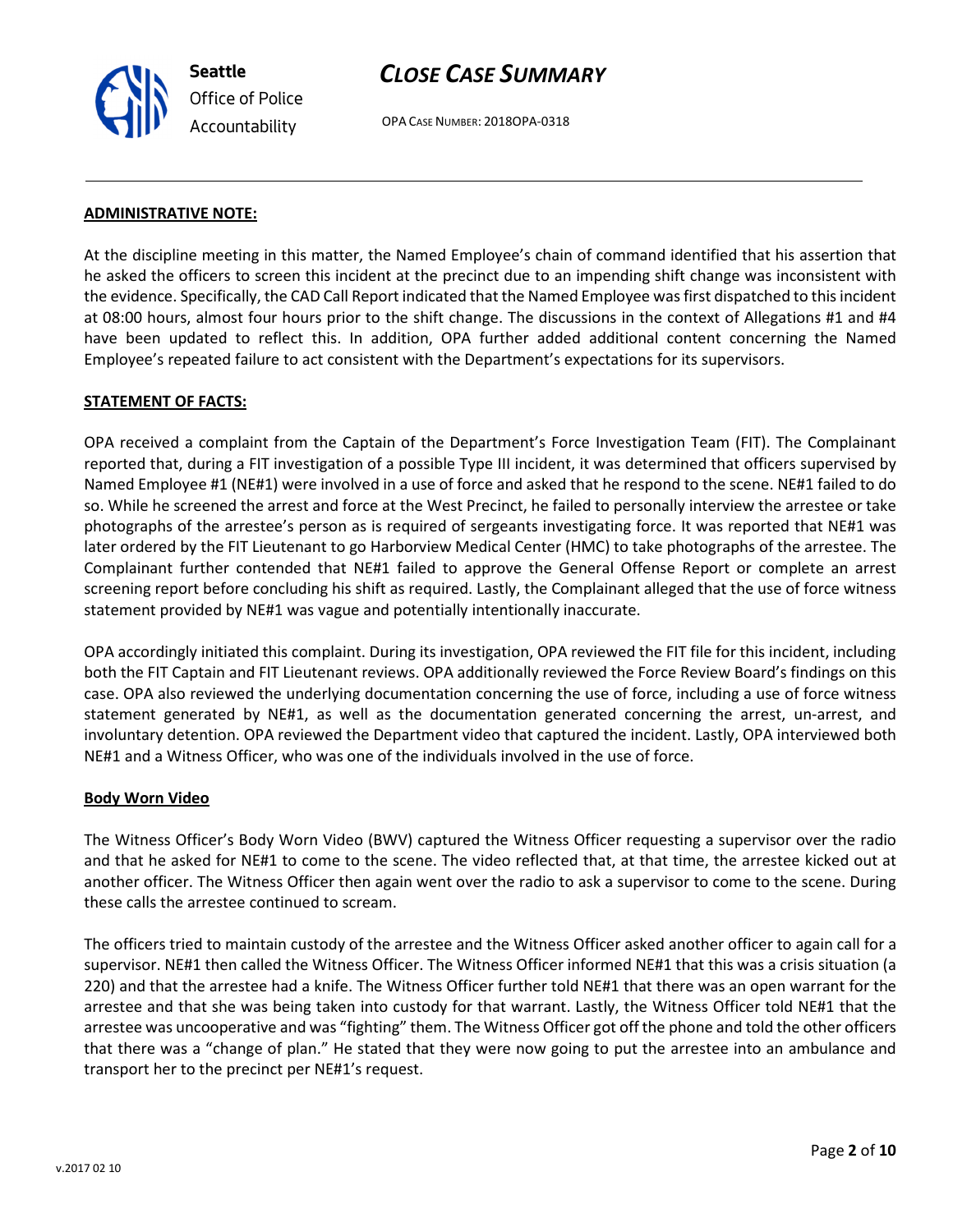OPA CASE NUMBER: 2018OPA-0318

While at the precinct, the Witness Officer informed NE#1 that, even though he had been informed by radio of a warrant, the Witness Officer determined that no warrant existed. He told NE#1 that they were now involuntarily committing the arrestee. At that time, the Witness Officer told NE#1 that the officers had used de minimis force at the scene. The Witness Officer further stated that he had been "poked" and another officer was "bleeding."

#### Witness Officer's OPA Interview

Seattle

Office of Police Accountability

The Witness Officer detailed that the arrestee was taken into custody and, at that time, force was used on her. He stated that he determined that the arrestee had an open warrant. He told OPA that he requested radio to send a supervisor to the scene, as well as to send a female officer. The Witness Officer explained that he also asked for an ambulance to come to the scene. The Witness Officer's plan was to load the arrestee into the ambulance, have NE#1 come to the scene and screen the arrest, and then transport her directly to the jail. He recalled that he then spoke to NE#1 on the phone and updated him as to what had occurred. The Witness Officer stated that NE#1 told him to bring the arrestee to the West Precinct so that he could screen the incident there. The Witness Officer complied with that request and had the arrestee transported to the precinct.

The Witness Officer indicated that he told NE#1 during their phone call that the arrestee was "fighting" the officers; however, NE#1 did not make any inquiries as to this statement. The Witness Officer additionally disclosed to NE#1 that the arrestee was being uncooperative. NE#1 also did not make any inquiries as to this statement. The Witness Officer told OPA that there was significant yelling and other noises consistent with an ongoing struggle. The Witness Officer stated that, in his experience, such sounds would indicate to him that he needed to go to the scene and assist. However, NE#1 did not do so here. The Witness Officer did not know why NE#1 directed him to come to the precinct. He stated the following: "I'm not sure what he was working on or what he was doing, but it was clear from our conversation, he just couldn't, at the time, couldn't drop whatever he was doing to come to the scene."

The Witness Officer, other officers, and the ambulance containing the arrestee arrived at the precinct and NE#1 came outside. The Witness Officer recalled that he told NE#1 that all of the officers used de minimis force. The Witness Officer stated that NE#1 did not ask any specific questions about what the nature of that force was. During the screening, the Witness Officer reported that he had a cut on his finger; however, NE#1 did not further inquire into that injury.

#### NE#1's OPA Interview

NE#1 told OPA that, when screening an arrest, he either responds to the scene or has the officers bring the subject to the precinct. He provided the following description regarding the steps he takes during such an in-person screening: "I speak with the person, I advise them what they're under arrest for, I ask them if they have any injuries, or medical conditions I should be aware of, or any other questions that they might have for me."

NE#1 recalled that he received a phone call from the Witness Officer asking him to respond to the scene to screen an arrest. He asked that the Witness Officer bring the arrestee to the precinct. He was aware that the arrestee was struggling against the officers and that de minimis force had been used. He believed that he got this information from listening to the radio – it did not come from the Witness Officer. NE#1 stated that he believed that this was likely going to be an involuntary commitment and told OPA that this belief came both from his conversations with the Witness Officer and radio transmissions. He acknowledged, however, that he heard the arrestee screaming over the radio and,

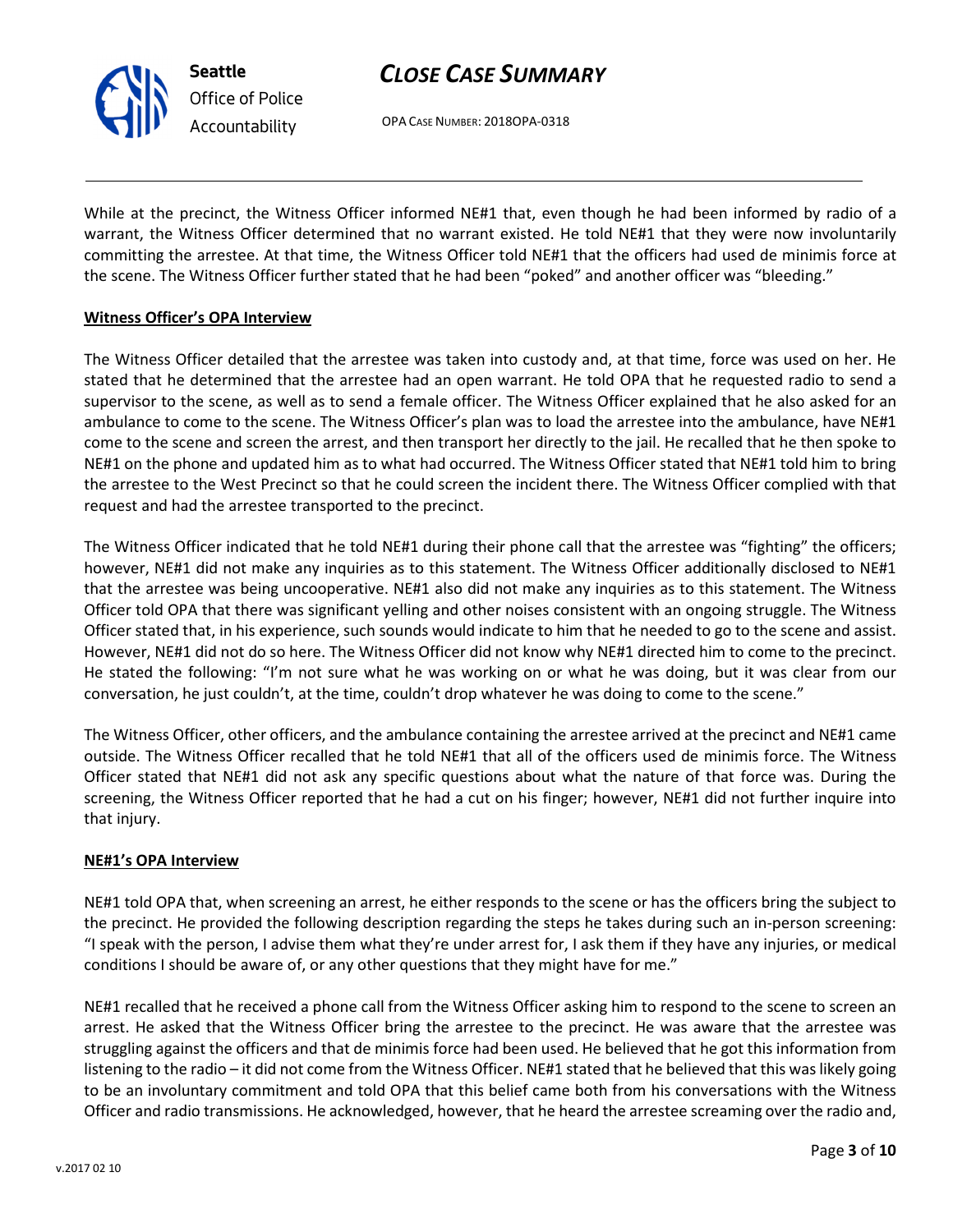

OPA CASE NUMBER: 2018OPA-0318

presumably, during his calls with the Witness Officer. When asked why he told the Witness Officer to bring the arrestee to the precinct, he stated that it was due to the fact that it was near shift change. He said that it was common in such situations to do the screening at the precinct.

With regard to the screening conversation he had with the Witness Officer, NE#1 stated that he trusted the Witness Officer's decision that the arrestee should be involuntarily committed. He did not inquire into the specifics of the force that was used by the involved officers and, instead, trusted their assertion that it was de minimis. During this screening conversation with the officers and while still at the precinct, NE#1 was informed that the arrestee, who was in the ambulance, may have suffered a broken pinky finger on her left hand. He then ordered that she be transported to HMC and notified FIT of a possible Type III use of force. FIT assumed investigatory responsibility over the incident.

NE#1 told OPA that, where a subject is being involuntarily committed, he generally does not speak to that person until the person has calmed down and is being treated. He said that this happens all the time. When asked whether he would have been required to screen the arrestee's "un-arrest," he stated that he probably would have done that at the hospital and that he wanted to get her to HMC immediately due to the possible broken pinky finger.

#### ANALYSIS AND CONCLUSIONS:

### Named Employee #1 - Allegation #1

#### 6.010 - Arrests 5. Sergeants Must Screen All Arrests Prior to Booking or Release

SPD Policy 6.010-POL-5 requires sergeants to screen all arrests prior to booking or release. The policy explains that: "The sergeant shall screen the arrest in-person if the person detained has been handcuffed by SPD, is injured or claiming injury, or has been the subject of a reportable use-of-force." (SPD Policy 6.010-POL-5.) SPD Policy 6.010- TSK-1 concerns what steps the sergeants must take to screen and approve arrests, and includes the following: (1) review the circumstances surrounding the incident and the physical condition of the person arrested or detained; (2) determine the appropriateness of the offense charged and the disposition of the person arrested or detained; (3) complete an arrest screening supplemental form; and (4) review the reports for completeness.

Based on my review of the record, including the BWV and the interviews of NE#1 and the Witness Officer, I find that NE#1 failed to comply with Department policy during this incident. First, I find that he should have gone to the scene to screen the arrest. This was particularly the case given that he knew it was a potential crisis call, the officers told him that the arrestee had been fighting with them – which strongly suggested that some level of force was used to stop that assaultive behavior, and given that he was requested multiple times to do so. That he did not go to the scene because of an impending shift change is not an acceptable explanation. Moreover, his failure to go to the scene later negatively impacted FIT's investigation insofar as the location of the scene was not actually identified, the scene was not secured, and witnesses and other evidence was not identified.

I further find that NE#1 violated policy and the expectations placed on him as a sergeant when he failed to interview the arrestee. When the officers (and NE#1) determined that there was not actually a warrant for the arrestee's arrest, they decided to involuntarily commit her. This was a functional un-arrest. As such, it was required that NE#1 speak to the arrestee in person.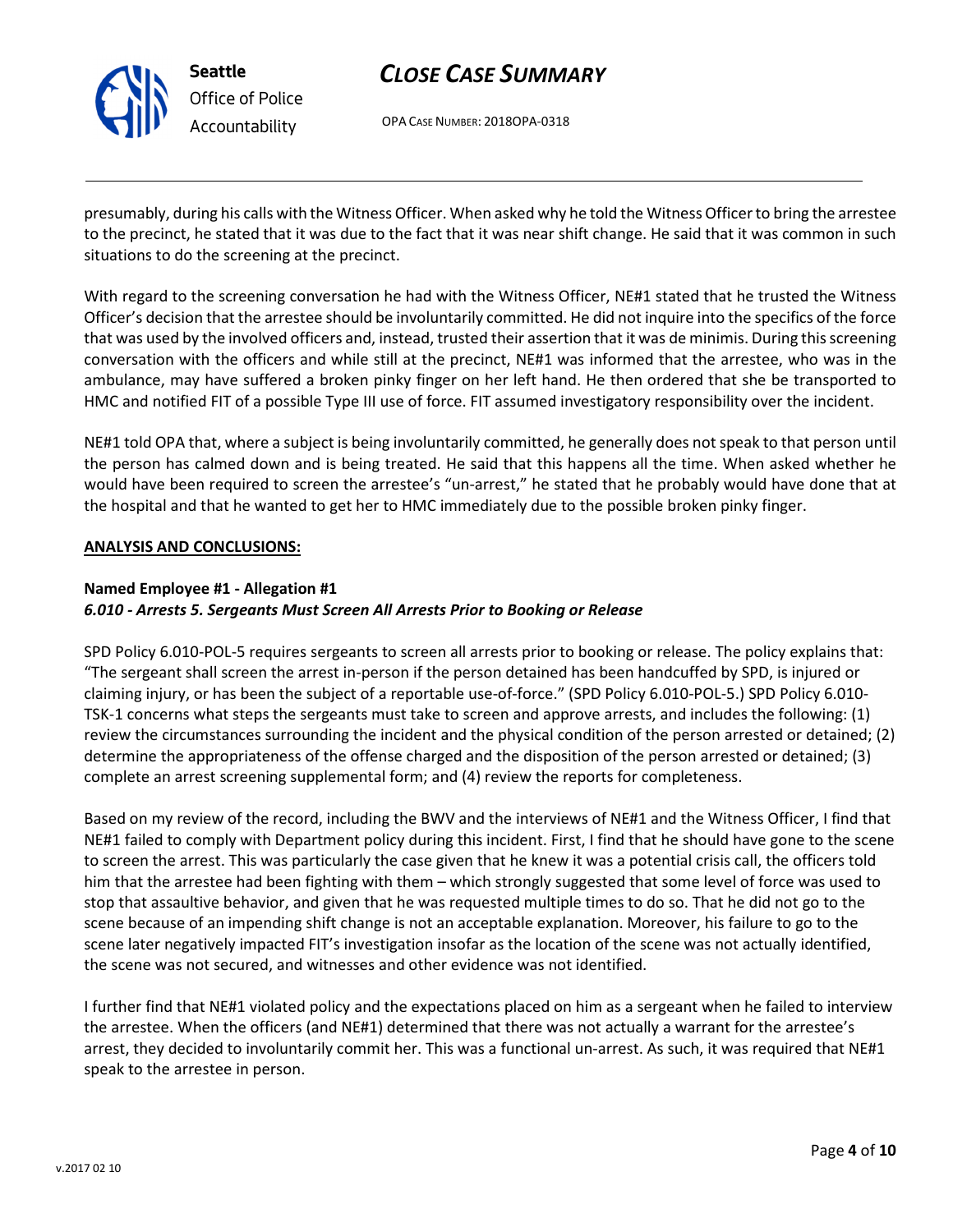

# CLOSE CASE SUMMARY

OPA CASE NUMBER: 2018OPA-0318

NE#1 also did not conduct a thorough review of the circumstances of the incident. This includes not asking any follow up or probative questions as to what occurred at the scene and concerning the basis for the decision to involuntarily commit the arrestee. Indeed, NE#1 did not perform virtually any of the screening steps that he stated were his practice to do.

Lastly, NE#1 failed to evaluate the physical condition of the arrestee. This was the case even though she was secured in an ambulance just steps away from him at the precinct. While it is certainly possible that this conversation would not have been productive, he still could have examined her person, spoken to Medics, evaluated whether she had any injuries, and, if so, photographed those injuries at that time. In explaining why he did not do so, NE#1 suggested that he would have later had this screening conversation at HMC. However, this explanation is undercut by NE#1's statement that the primary reason that he asked that the arrestee be brought to the precinct in the first place was because of an impending shift change. If he was not willing to go to the scene to screen the arrest in-person due to this shift change, I cannot imagine that he would have extended his shift by later going to HMC to interview the arrestee.

Moreover, as discussed above, NE#1's assertion that he asked the officers to screen the arrest at the precinct based on an impending shift change is simply inaccurate based on the objective evidence. Most notably, NE#1 was initially dispatched to this incident at around 08:00 hours. This was nearly four hours prior to the end of his shift. As such, this assertion was false.

Ultimately, I find that NE#1's supervision of this matter and particularly his screening of the arrest and un-arrest of the arrestee was inadequate and fell short of the very clear expectations set by the Department. I further note that failing to properly conduct his supervisory responsibilities is an ongoing concern for NE#1. Notably, this is his third recommended Sustained finding for failing to carry out his supervisory responsibilities – whether that be failing to properly screen incidents or failing to attend work. Despite this, NE#1 continues to fail to meet the expectations of the Department for his supervision. His repeated conduct not only reflects poorly on NE#1, but also negatively impacts the officers under his command, many of whom are new to the Department and in need of close and competent supervision. This is simply unacceptable and, as such, I recommend that this allegation be Sustained.

### Recommended Finding: Sustained

## Named Employee #1 - Allegation #2 6.010 - Arrests 6. Screening Sergeant Will Approve Report

SPD Policy 6.010-POL-6 sets forth the responsibility of the sergeant to approve the General Offense Report. The policy states that: "The same sergeant that screened the arrest will be the one to review all documentation related to the incident." (SPD Policy 6.010-POL-6.) The policy provides for an exception from this general rule when "it is impractical for the initial sergeant to" review the documentation. (Id.) However, the policy instructs that: "The screening sergeant will locate an alternate to perform the review and will inform the reporting officer of the change." (Id.)

It is undisputed that NE#1 failed to approve the General Offense Report for this incident. This was the case even though he was the screening sergeant and was required to do so pursuant to policy. NE#1 explained that he did not approve the report because the FIT investigation extended the involved officers' shifts well beyond his. I find that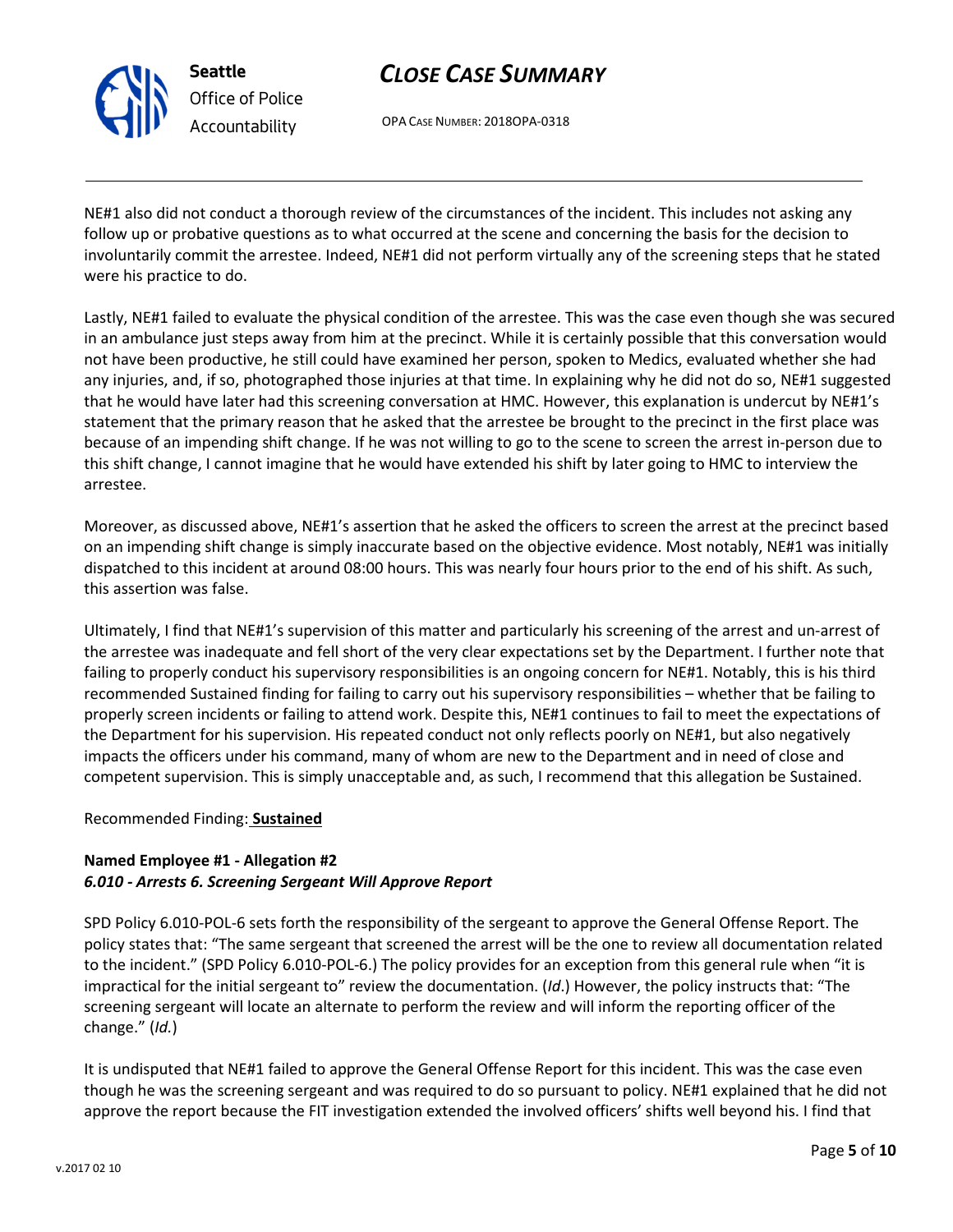

# CLOSE CASE SUMMARY

OPA CASE NUMBER: 2018OPA-0318

explanation to be reasonable. However, as discussed above, the policy requires that, in this exact situation, the screening sergeant locate an alternate sergeant to perform the review. NE#1 did not do so here and this failure represented a violation of policy. That being said, given that multiple other Sustained findings issued in this case, I recommend that NE#1 receive a Training Referral.

• Training Referral: NE#1 should receive retraining on SPD Policy 6.010-POL-6 and, specifically, the requirement that where it is impractical for him to review and approve a report he locates another sergeant to do so. NE#1 should be counseled by his chain of command concerning his failure to do so in this case and should be instructed to more closely comply with this policy moving forward. This retraining and associated counseling should be documented and this documentation should be maintained in an appropriate database.

Recommended Finding: Not Sustained (Training Referral)

### Named Employee #1 - Allegation #3 6.010 - Arrests 7. Reports Must Be Completed by End of Shift

SPD Policy 6.010-POL-7 requires officers to complete the General Offense Report prior to the end of their shifts. Officers are required to notify the screening sergeant once the report is set and the "sergeant will review the arrest report immediately for approval."

As discussed above, NE#1's shift ended well before the report for this incident was completed. This was due to the multiple-hour FIT investigation that occurred after it was determined that the subject had a broken pinky finger. For this reason, I find NE#1's failure to approve the report prior to the end of his shift to be excused and, as such, I recommend that this allegation be Not Sustained – Lawful and Proper.

### Recommended Finding: Not Sustained (Lawful and Proper)

## Named Employee #1 - Allegation #4 5.001 - Standards and Duties 11. Employees Shall Be Truthful and Complete in All Communication

SPD Policy 5.001-POL-11 requires Department employees to be truthful and complete in all communications.

The Complainant alleged that NE#1's use of force witness report was vague and potentially deliberately inaccurate and misleading.

OPA identified two primary areas in which this was potentially the case. First, in the opening paragraph of the report, NE#1 wrote that he received a call from the Witness Officer "informing [him] that they had one in custody and that the subject was being transported via [an ambulance] due to her violent nature." This language suggested that it was the involved officers' decision to bring the subject to the precinct. NE#1 did not disclose in his report that he, in fact, told the officers to bring her there.

Second, NE#1 wrote in his report that the subject was under arrest for a SMC warrant. He did not disclose that he knew the warrant was invalid at the time and, instead, that the subject was being involuntarily detained.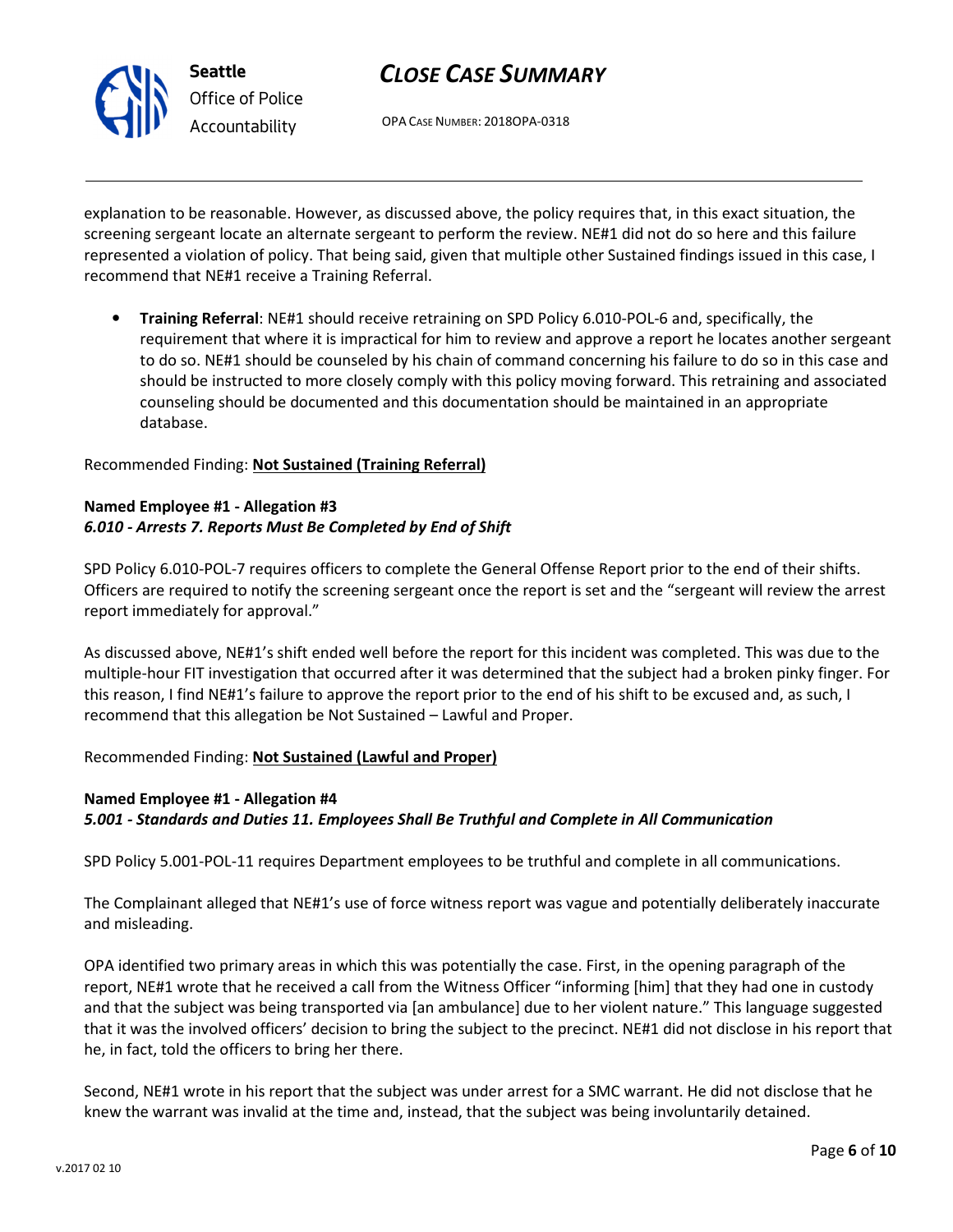

OPA CASE NUMBER: 2018OPA-0318

While I find the above portions of NE#1's report to have been both vague and incomplete, there is insufficient evidence to determine that this report was purposefully written in this manner for some nefarious reason. Arguably, this language could have been included to provide cover for NE#1's potential violations of policy; however, it also could have simply been a drafting error or poor report writing.

Moreover, as discussed above, I am also concerned by NE#1's statement to OPA that he asked the involved officers to transport the arrestee to the precinct rather than going to the scene and screening the incident in person due to an impending shift change. This assertion was conclusively disproved by the evidence, as the CAD Call Report indicated that he was first dispatched to the scene at 08:00 hours. This could also constitute dishonesty, it could also simply be reflective of a lack of recollection. The evidence in this regard is insufficient to meet the burden necessary to provide deliberate and material dishonesty.

As I cannot reach a definitively conclusion on this allegation, I recommend that it be Not Sustained – Inconclusive.

### Recommended Finding: Not Sustained (Inconclusive)

### Named Employee #1 - Allegation #5

Seattle

Office of Police Accountability

## 8.400-POL-1 Use of Force Reporting and Investigation 3. The Sergeant Will Review the Incident and Do One of the Following:

SPD Policy 8.400-POL-1(3) provides that, upon responding to a use of force, the Sergeant reviews the incident and classifies the force by type and ensures that it is documented. There are three types of reportable force: Type I – which includes force that "causes transient pain or disorientation, but does not cause, and would not reasonably cause, injury or otherwise require a Type II investigation"; Type II – which includes force that "causes injury greater than temporary pain" or that "could be reasonably be expected to cause such an injury," and force that results in the complaint of an injury that does not rise to the level of Type III; and Type III - force "that results in, or could reasonably be expected to result in, great bodily harm…or substantial bodily harm…to include broken bones and an admission to the hospital for treatment." De minimis force, the lowest level, need not be reported.

Here, NE#1 stated that he was initially informed by the involved officers that only de minimis force had been used. He stated that, while outside of the West Precinct, he was informed by one of the officers that the subject may have suffered a broken pinky finger. NE#1 then notified FIT and FIT initiated a Type III investigation into this matter.

As indicated above, at no point during his screening of the incident did NE#1 interview the arrestee or observe her person for any injuries. This was the case even though the officers stated that they used force on her, the Witness Officer informed NE#1 that he and another officer were injured, and NE#1 heard the subject continuously yelling. Based on OPA's review of the policy, as well as OPA's understanding of Department training, this fell below the expectation for a sergeant screening of a potential force incident. Indeed, aside from engaging in a cursory conversation with the involved officers, in which he asked virtually no probing or follow up questions, NE#1 did nothing else to facilitate the appropriate classification of the force that was used. While NE#1 was certainly entitled to place weight on the accounts of the force provided by the involved officers, his responsibility as a sergeant was to more fully explore the incident to ensure that those accounts accurately described the force. When NE#1 did not do that here, he violated this policy.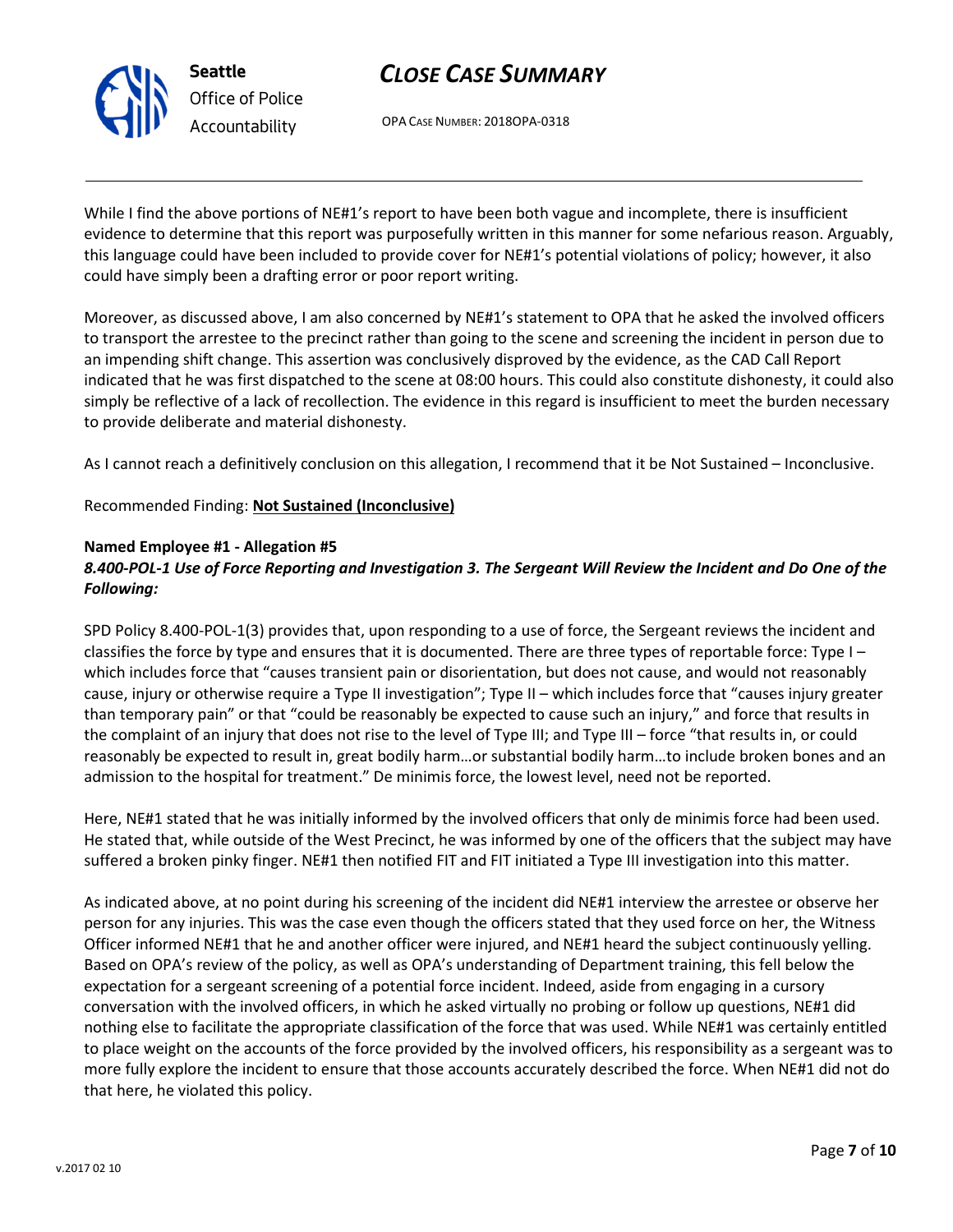

OPA CASE NUMBER: 2018OPA-0318

For these reasons, I recommend that this allegation be Sustained.

Recommended Finding: Sustained

#### Named Employee #1 - Allegation #6

### 8.400-POL-3 Use of Force – TYPE II INVESTIGATIONS 1. In Conducting a Type II Investigation, a Sergeant Will Respond to the Scene and Thoroughly Investigate [...]

SPD Policy 8.400-POL-3(1) states that, when conducting a Type II investigation, a sergeant will respond to the scene and thoroughly investigate the event." The policy further indicates that: "The sergeant retains the discretion to refer any use of force to FIT for their determination of whether to take investigatory responsibility over the matter." (SPD Policy 8.400-POL-3(1).)

When NE#1 learned about the potential broken pinky, he notified FIT. NE#1 stated that, at this point, he believed that FIT took investigatory responsibility over the matter and investigated it as a Type III. Accordingly, NE#1 told OPA that this was not a Type II investigation and, as such, this policy was inapplicable to his actions.

Based on my review of the record, I agree. I find that this was a Type III investigation that was conducted by FIT. As such, I recommend that this allegation be Not Sustained – Unfounded.

#### Recommended Finding: Not Sustained (Unfounded)

#### Named Employee #1 - Allegation #7 8.400-TSK-2 Use of Force –RESPONSIBILITIES OF THE SERGEANT DURING A TYPE I INVESTIGATION

SPD Policies 8.400-TSK-2 and 8.400-TSK-6 govern the responsibilities of sergeants during Type I and Type II investigations, respectively.

As discussed above, the initial report to NE#1 by the involved officers was that they had used de minimis, nonreportable force. When NE#1 learned of the potential broken pinky, the incident became a possible Type III situation and, in fact, FIT took over the investigation. Accordingly, the policies concerning NE#1's responsibilities during a Type I or Type II investigation are inapplicable to this case and, as such, I recommend that this allegation be Not Sustained – Unfounded.

Recommended Finding: Not Sustained (Unfounded)

#### Named Employee #1 - Allegation #8 8.400-TSK-6 Use of Force –RESPONSIBILITIES OF THE SERGEANT DURING A TYPE II INVESTIGATION

For the same reasons as stated above (see Named Employee #1, Allegation #7), I recommend that this allegation be Not Sustained – Unfounded

Recommended Finding: Not Sustained (Unfounded)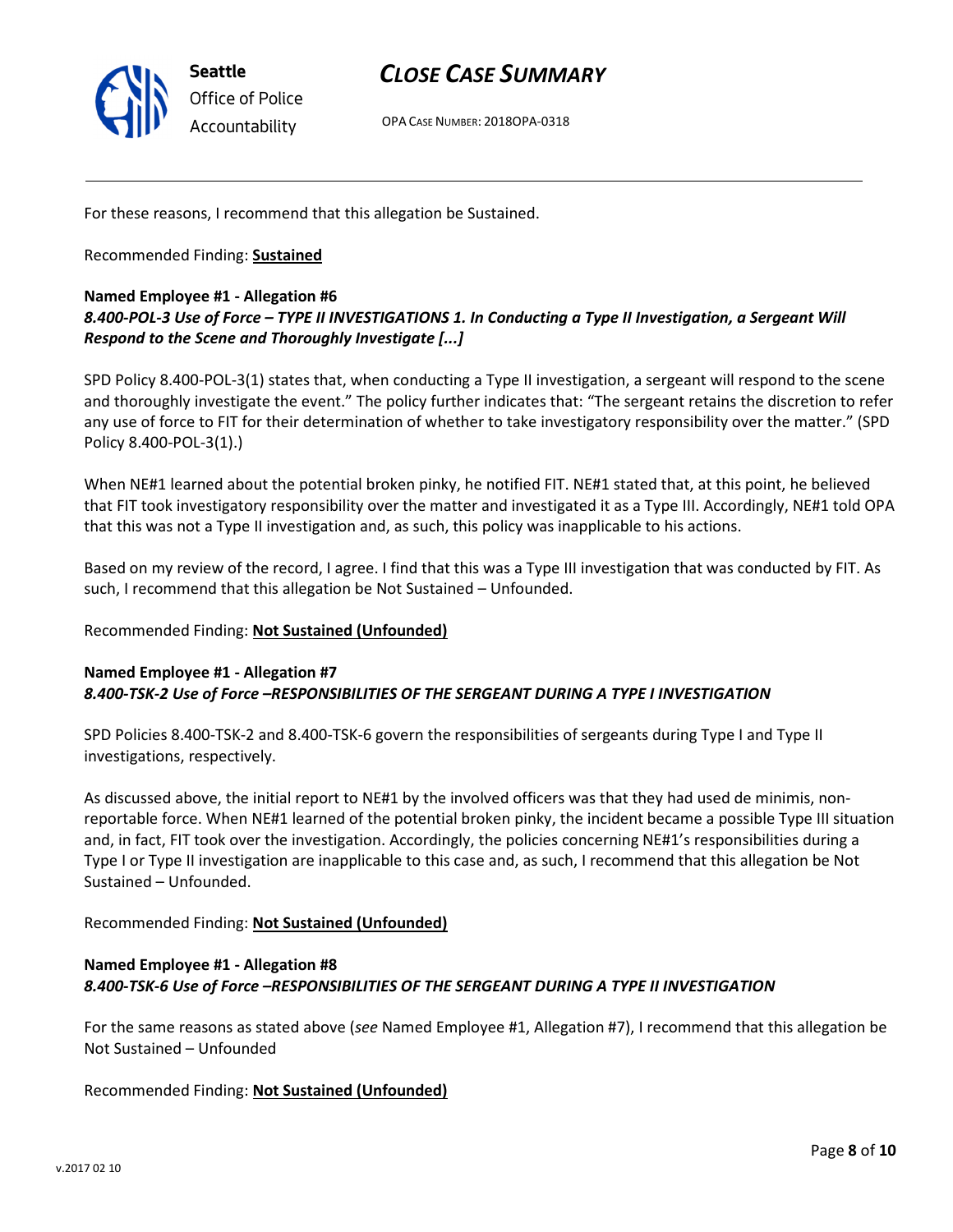

OPA CASE NUMBER: 2018OPA-0318

#### Named Employee #1 - Allegation #9 8.400-TSK-9 Use of Force – RESPONSIBILITIES OF THE SERGEANT DURING A TYPE III INVESTIGATION (NOT A FIREARMS DISCHARGE)

The main tasks that NE#1 did not perform were going to the scene where the force occurred and securing it, as well as identifying any witnesses to the incident. NE#1 explained that he did not know where the exact scene was and, for that reason, he could not secure it or go there and identify witnesses. He further stated that, once FIT took over the investigation, he was ordered not to speak with the involved officers. As such, he asserted that he could not talk to them to learn specific details about the scene. I note that, had he gone to the scene in the first place as he should have, this would not have been an issue. However, that failure is addressed above. NE#1 also did not ensure that the involved officers upload ICV by the end of their shifts, but that responsibility was obviated by the order from FIT that the officers bring their ICV hard drives to the FIT office.

Otherwise, I find that NE#1 substantially complied with the elements of this policy. Notably, he did the following: ensured that the subject was transported to the hospital; sent an officer to HMC to act as a hospital guard, notified an on-duty watch commander; identified sufficient information (the potentially broken pinky) to determine that a FIT notification was appropriate; identified all of the involved officers, separated them, and ordered them not to discuss the incident; complied with FIT's directions; and evaluated the incident for potential misconduct or other concerns.

For these reasons, I recommend that this allegation be Not Sustained – Lawful and Proper.

## Recommended Finding: Not Sustained (Lawful and Proper)

### Named Employee #1 - Allegation #10

## 16.110–PRO–2 Referring a Subject for an Involuntary Mental Health Evaluation 5. Reviews the incident and advises the officer whether to order the evaluation

SPD Policy 16.110-PRO-2 sets forth the responsibilities of the sergeant where a subject is referred for an involuntary mental health evaluation. The policy specifies that the sergeant must review the incident and advise the officers whether to order the evaluation. (SPD Policy 16.110-PRO-2.) The policy does not provide any guidance as to what is required of a sergeant when reviewing the incident. (See id.)

NE#1 contended that he discussed the decision to involuntarily detain the subject with the Witness Officer and, after that conversation, approved this course of action. The BWV indicated that this conversation consisted solely of the Witness Officer telling NE#1 that there was more than enough for an involuntary detention. NE#1 did not ask for any additional information or ask any follow up questions to explore the Witness Officer's reasoning.

NE#1 asserted his belief that the Witness Officer's statement that the involuntary detention was appropriate was sufficient. However, the Department's policies and expectations certainly require and expect more than what NE#1 did. At a minimum, NE#1 should have asked at least one probing question to determine why the subject was being involuntarily detained prior to giving his approval. In addition – or even in the alternative – he could have tried to speak with the subject, who was still at the scene, to independently determine whether the detention was appropriate. He did not do so. NE#1 contended that face to face screenings for involuntary detentions were not his